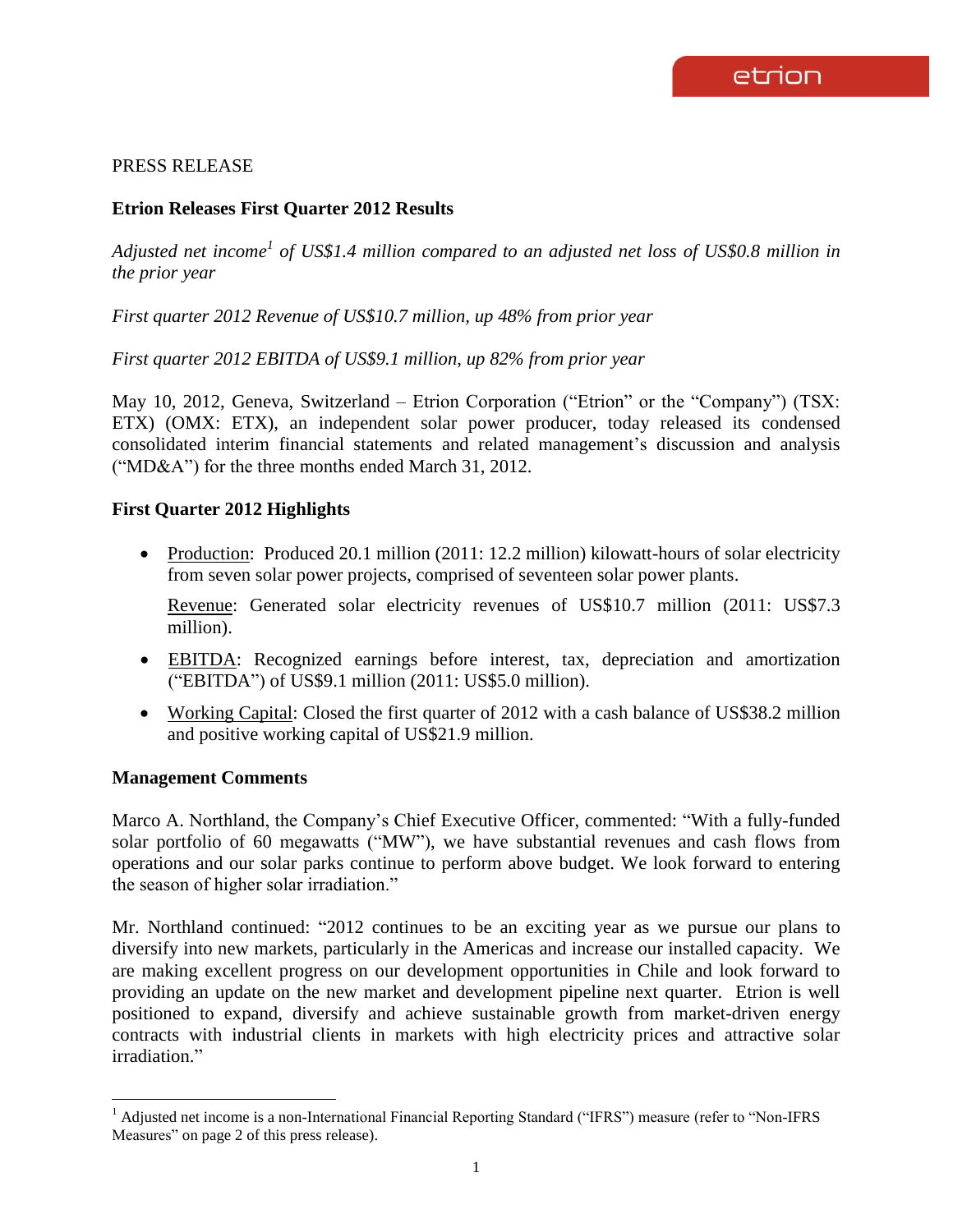## **Results**

During the three months ended March 31, 2012, the Company reported a net loss of US\$2.3 million (loss per share of US\$0.01) compared to a net loss of US\$1.5 million (loss per share of US\$0.01) for the three months ended March 31, 2011.

The net results were adversely affected by non-cash items of US\$3.7 million, including depreciation and amortization of US\$5.1 million offset by other income of US\$1.4 million associated with Mr. Northland's previously held 10% equity interest in the Company's subsidiary Solar Resources Holding Sarl. Excluding these non-cash items, the Company's net income<sup>1</sup> for the three months ended March 31, 2012, would have been US\$1.4 million.

Solar-related revenues are subject to seasonality over the year due to the variability of daily sun hours in the summer versus winter months. However, for the three months ended March 31, 2012, the Company's solar power projects performed approximately 16% above budget.

#### **About Etrion**

Etrion Corporation is an independent power producer that owns and operates renewable assets. Etrion currently owns approximately 60 MW of operational, ground-based solar photovoltaic power plants in Italy. The Company is listed on the Toronto Stock Exchange in Canada and the NASDAQ OMX Stockholm exchange in Sweden (ticker symbol "ETX"). Etrion's largest shareholder is the Lundin family, which owns approximately 22% of the Company's shares through various trusts.

For additional information, please visit the Company's website at www.etrion.com or contact:

Cheryl Eversden – Chief Financial Officer Telephone: +41 (22) 715 20 90

*Note: The capacity of power plants in this release is described in approximate MW on a direct current ("DC") basis, also referred to as megawatt-peak ("MWp").*

#### *Non-IFRS Measures:*

*This news release includes non-IFRS measures not defined under IFRS, specifically adjusted net income/loss. Non-IFRS measures have no standardized meaning prescribed under IFRS and therefore such measures may not be comparable with those used by other companies. Adjusted net income/loss represents the Company's performance during the period on a cash-flow basis, excluding non-cash items, such as depreciation, share-based compensation, non-recurring other income/expenses and fair value movements associated with derivative financial instruments. Refer to Etrion's MD&A for the three months ended March 31, 2012, for a reconciliation of the adjusted net income reported during the period.*

#### *Forward-Looking Information:*

 $\overline{a}$ 

*This press release contains certain "forward-looking information". All statements, other than statements of historical fact, that address activities, events or developments that the Company believes, expects or anticipates will or may occur in the future (including, without limitation, statements relating to solar electricity revenue which is subject to confirmation of both the applicable feed-in-tariff ("FiT") to which the Company is entitled by the state-*

 $<sup>1</sup>$  Adjusted net income is a non-IFRS measure (refer to "Non-IFRS Measures" on page 2 of this press release).</sup>